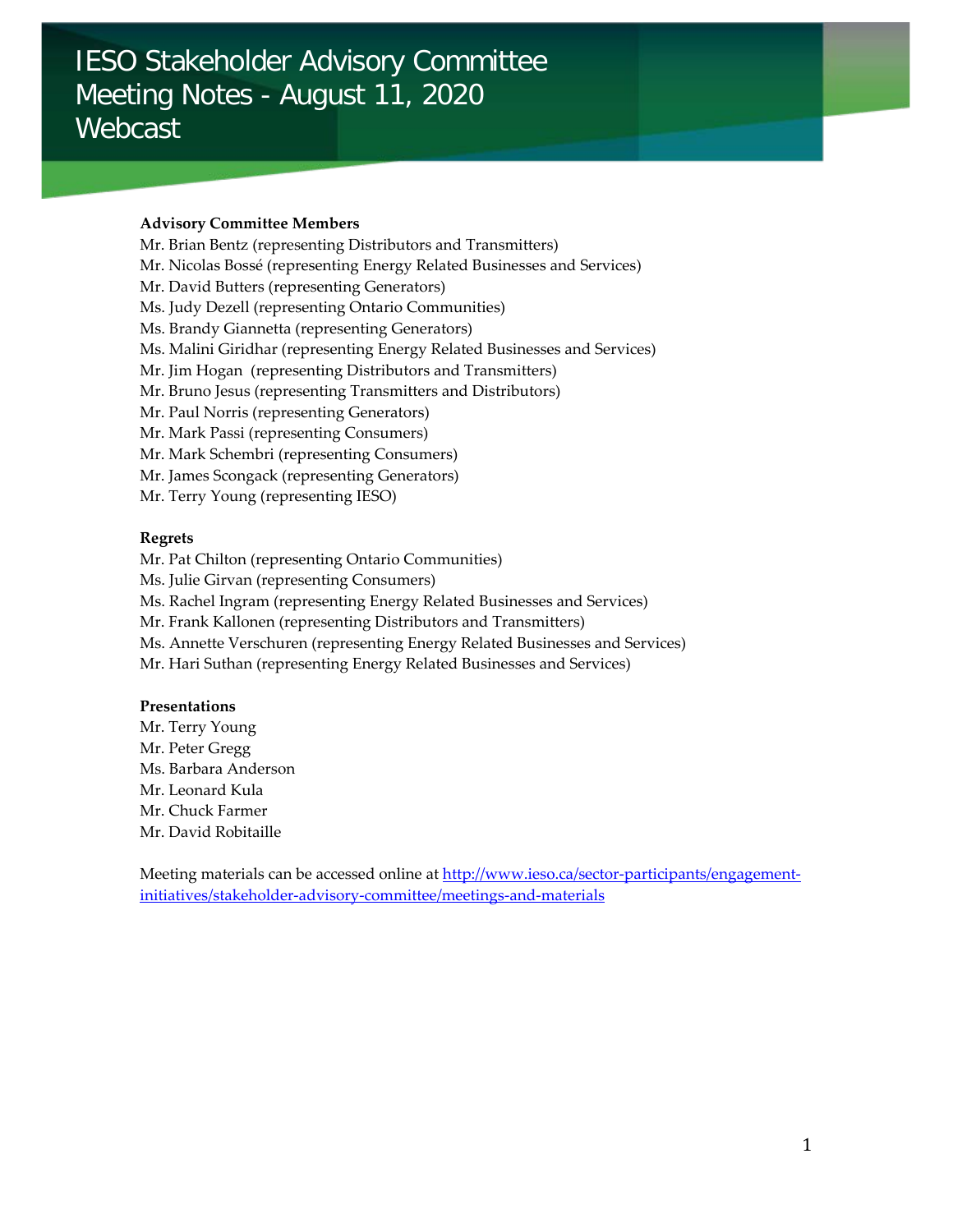## **Agenda Item 1. Welcome Remarks**

Mr. Brian Bentz welcomed the SAC participants and IESO Board of Directors. He acknowledged that the City of Mississauga is within the traditional territories of the Anishinabek, Huron, Wendat, and Haudenosaunee peoples as well the Algonquin, Cree, Ojibway and Metis peoples.

He noted the outreach done by the IESO since the pandemic began in March has been focused and effective in maintaining communications. It is important to stay engaged and connected now more than ever. During the pandemic, Alectra Utilities was focused on public and employee safety, system reliability, and customer outreach. He praised the IESO for managing the recent heat wave in July.

# **Agenda Item 2. IESO Business Update**

Mr. Terry Young highlighted some of the business updates. Details are posted on the website.

A new stakeholder engagement framework has been introduced. During the past three months, 22 webinars have been conducted, and participation and satisfaction have been high. Four more webinars are scheduled for late August.

Three new engagements have been launched since the SAC last met in February, the details of which are on the engagement update memo:

- 1. Expanding Participation in Operating Reserve and Energy
- 2. Transmission Rights Market Review
- 3. Updates to the IESO Monitoring Requirements: Phasor Data

Regional planning engagements continue across the province. New engagements will launch in the northwest and Georgian Bay/Muskoka regions later this year. There are five regional networks across the province and newsletters were distributed this spring to the 2200 members within these networks. A new online engagement will launch this fall to enable dialogue and input from each network.

Engagement with Indigenous communities continues with respect to the Indigenous Energy Support Program, notably the Community Energy Champion, Indigenous Community Energy Plan, Education and Capacity Building, and Indigenous Energy Projects programs. A new online engagement platform launching this fall will enable further discussions directly with communities.

The IESO is working with stakeholders on the Energy Efficiency Auction Pilot. With COVID-19 impacting businesses, the decision was made to move the September launch from September 2020 to March 2021. Delivery will start in winter 2022 and summer 2023.

Based on the findings of the study conducted by The Brattle Group and through discussions with stakeholders, the IESO will not proceed to enable energy payments for demand response (DR) resources that are exposed to the wholesale market price. A stakeholder meeting coming up at the end of August will inform next steps.

The implementation date for the change to the Transmission Rights Clearing Account (TRCA)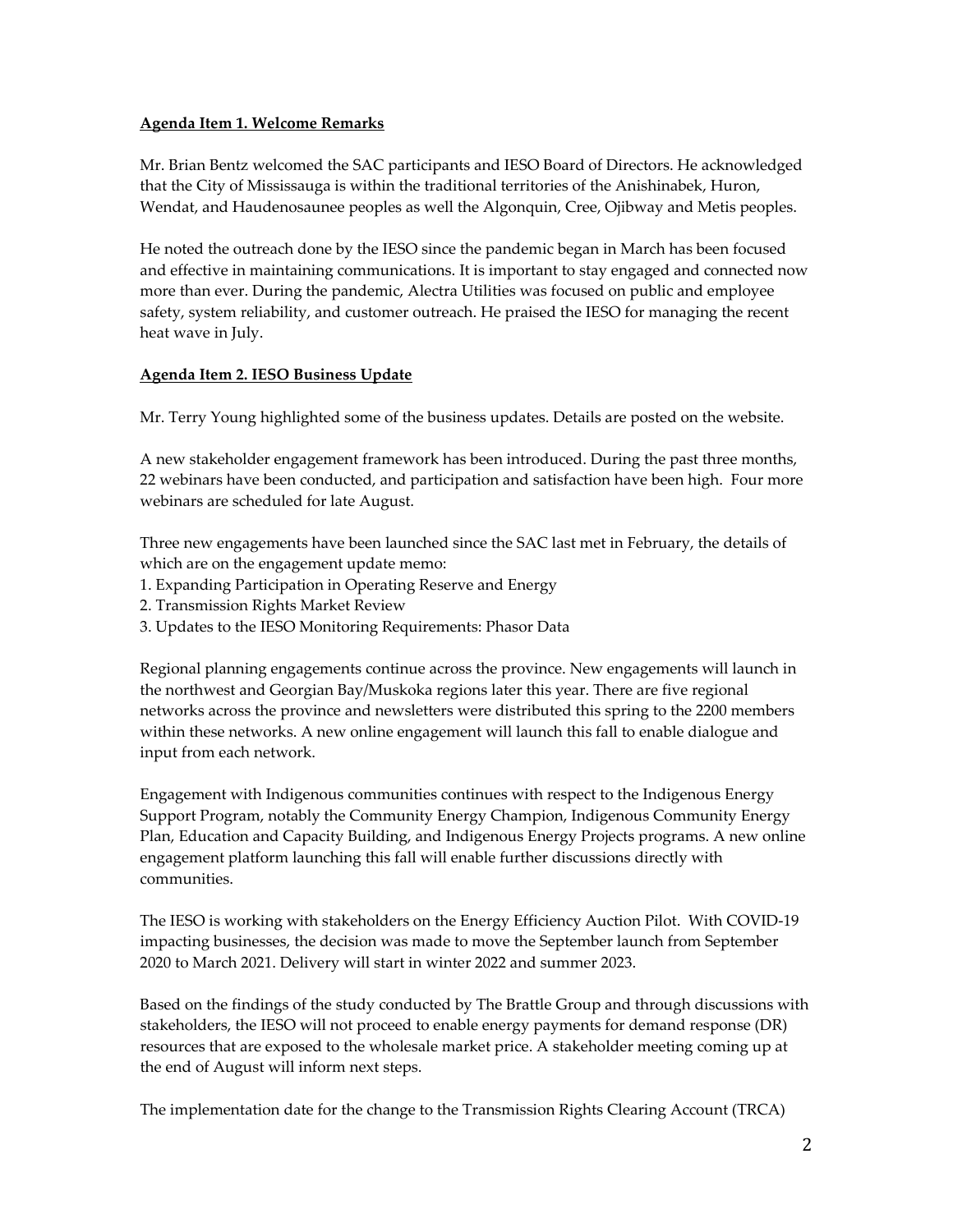disbursement methodology from November 2020 to May 2021 has been delayed. Through discussions with the Market Development Advisory Group, a Transmission Rights Market Review has been launched to assess overall objectives and potential improvements that can be made.

The IESO is working with Alectra Utilities to launch the Non-Wires Alternatives Demonstration Project in York Region.

The IESO published two white papers in 2020:

- Non-Wires Alternatives Using Energy and Capacity Markets
- Development of a Transmission-Distribution Interoperability Framework

The IESO will also be releasing the second part of the exploration of how to increase the participation of Distributed Energy Resources (DERs) in the IESO-administered markets.

The Energy Storage Advisory Group met in May and the Demand Response Working Group met in early August. The Technical Panel has expanded its membership to include the energy storage and renewable generator sectors.

With respect to conservation, the interim framework is being finished up and energy programs are resuming with the Stage 3 reopening of the economy. The IESO received a directive to extend timelines under the Conservation First Framework for six months.

A Corporate Indigenous Policy is being drafted and input from the SAC is encouraged. The proposal identifies opportunities for businesses, youths and communities, and raising awareness.

#### **Comments**

Mr. Bentz said the Non-Wires Alternatives Demonstration Project provides many opportunities to engage DERs and to develop logistics around what an edge-of-grid market may look like. With respect to the six-month extension of the Conservation First Framework, he asked if the IESO has a sense of its impact on outstanding projects. Specifically, how many projects will come to fruition and will there be sufficient time to complete them? Mr. Young replied he is optimistic the projects will be completed.

Mr. David Butters asked why the TRCA was extended to May 2021 and not November 2021. He thanked the IESO for undertaking the transmission rates market review and encouraged the IESO to continue to invest resources there. This is an important issue that has been under the bushel for a long time. He asked how the IESO is participating in the cost study being conducted by Hydro One and urged stakeholder participation in the study. He asked when the SAC would see an IESO response to the Market Surveillance Panel report. Mr. Leonard Kula said with respect to the TRCA, the methodology of allocation is changing and being applied to allocate more toward Ontario loads than exporters. Some in the community want the revised methodology implemented as soon as possible, but some who have bought transmission rights under the current allocation methodology may be impacted by a change to the allocation method. The implementation date has been changed according to stakeholder feedback. With respect to the recently-released Market Surveillance Panel report, Mr. Young said one of the recommendations was for the IESO to focus more on how system flexibility is addressed. A response addressing that recommendation will go to the OEB this month. The IESO agrees with the Panel on review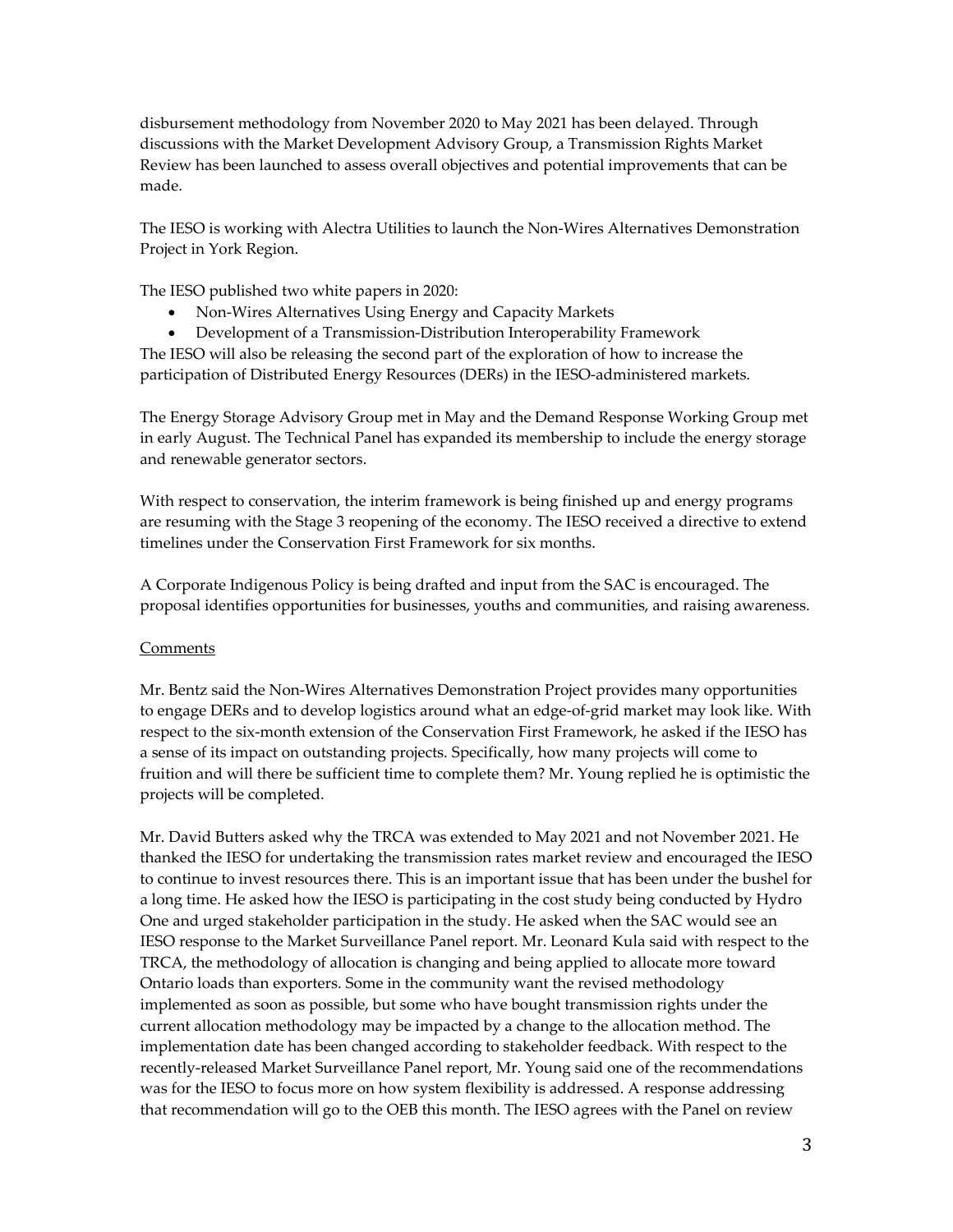monitoring. There will be an agenda item on all of the Panel's recommendations at the November SAC meeting.

Mr. Jim Hogan said he hopes May 2021 will provide enough time to complete the Conservation First Framework, and if not, that extra time will be afforded in order to take care of customers. Customers are looking forward to the 2021-2024 Framework and it is important to engage with LDCs that are front line with the customers. With respect to LDC liquidity, facilities have not needed much assistance. There have been some challenges due to the Market Rules and it would be helpful to apply changes should there be another state of emergency. Mr. Young said a temporary exemption from the default interest rate was sought and approved by the Board. Regarding the six-month extension to the Conservation First Framework, the IESO will ensure that policy makers are aware of the challenges. The IESO will invite SAC feedback at the next meeting in November if there is approval to proceed with the post-2020 Framework.

Mr. Bentz said Alectra has been tracking weekly energy consumption. From March 1 to May 24 average consumption was down 8%-16% per week. It flipped in the week of May 24. Year-overyear consumption is up by 20%-40%. Residential accounts receivable is holding and the age receivables for 30, 60 and 90 days are the same as last year. Large users, greater than 3 MW, are all in good standing. Commercial accounts have the risk. The greater- than-90-day number has tripled. Small businesses are struggling and will have to be monitored.

Ms. Brandy Giannetta said the renewable energy sector has been tracking the operating reserve (OR) and operating accessibility engagements. There is interest in understanding how the IESO will factor success into these engagements. Solar is able to successfully provide operating reserve. The phase 2 delivery can be expedited to enable additional resources like wind and solar into the OR market. Reviewing the criteria for these resources to provide OR will be important going forward. With respect to Market Renewal, especially concerning governance and decisionmaking and how risk is being managed, she asked how feedback would be factored into the next revision of the design documents. Time is running out to see the designs finalized. The market power mitigation consultation that is being rolled out in August will be important. Mr. Young replied that 11 of 13 draft design documents have been posted for comment. A session is scheduled at the August engagement day. He acknowledged the comments concerning governance and said there is more to come in terms of tracking comments received. A design change tracker will be posted on line.

Mr. Mark Schembri asked if the government is pleased with the performance and value of the Conservation First Framework and the IESO. Secondly, has an analysis has been done by sector? Thirdly, is the Energy Efficiency Auction considered a market mechanism or part of the conservation program? Mr. Young replied that the Energy Efficiency Auction is a market mechanism and also a pilot through the Innovation, Research, and Development group. There is recognition by the government of the contributions of conservation in reducing cost and also recognition of what the system needs.

Mr. Paul Norris noted that generators are receiving proposed contract amendments to address the outcome particularly of the energy stream and asked for clarity on the process. Mr. Michael Lyle replied that approximately 114 contracts impacted. It will be important to align the timing of Market Renewal in order to finalize them and to have people at the table who understand both worlds.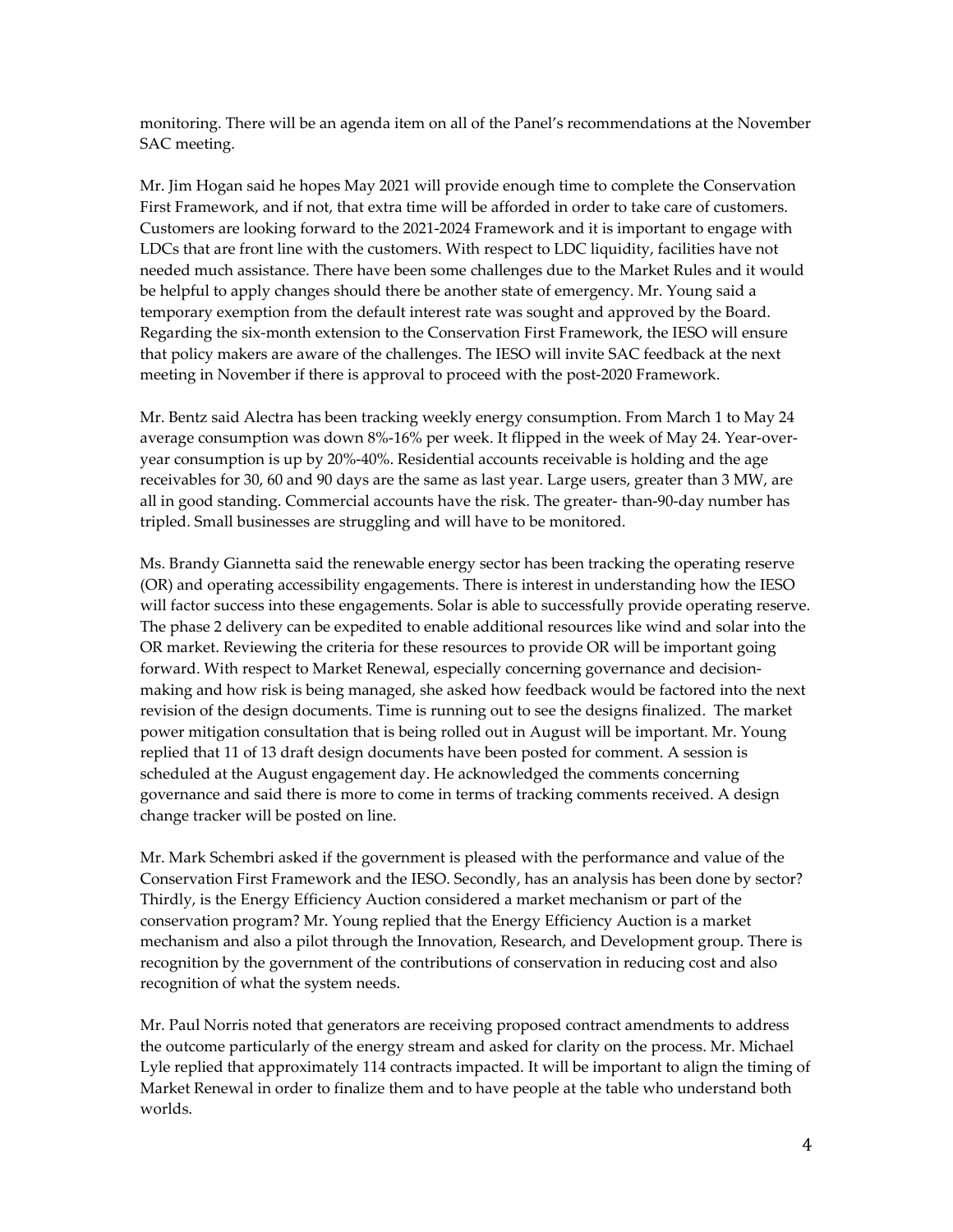# **Agenda Item 3. Getting Back on Course: Ontario's Energy Needs in a Post-Pandemic World**

Mr. Peter Gregg provided an update on how the IESO is evolving its corporate strategy in response to the new realities of the electricity sector.

It will be years before the economy recovers, and it may never fully return to the way it was before, which has implications for the electricity sector. Updates have been made to planning outlooks. Some semblance of normalcy now appears to be returning to the cities.

The hot summer weather saw demand rise to levels not seen since 2013. The system responded well. We have a better view of long-term needs and can take new realities into account. The IESO leadership team recently revisited and recalibrated the corporate strategies. The vision statement has been broadened to read "The trusted leader that guides Ontario's electricity future."

The IESO has narrowed the number of strategic objectives from five to three, moving competition/ competitive marketplace to the core strategies (i.e. a strategy to help ensure reliability, affordability and sustainability). The three new strategic objectives are 1) culture and workforce transformation, 2) reliability, affordability, sustainability, and 3) stakeholder trust.

Revenue requirements have been flat for the past three years. In early 2020, in response to the emergence of COVID-19, the IESO reduced its revenue requirement by 1.3% inclusive of one-time pandemic-related expenses. The IESO is proposing to return to pre-COVID-19 funding levels for 2021 and a 1% increase to its operating expenses for 2022.

As the economy recovers in the coming months and years we want to ensure that paying electricity bills is not a hardship for residents. The Market Renewal Energy Project is expected to result in approximately \$800 million savings during its first 10 years.

Enabling competition is a core strategy and will be important in future resource acquisitions. While the pandemic has changed some of our underlying assumptions and supply and demand outlooks, the provincial need remains the largely the same. We feel that existing and available resources can meet our energy needs while a need for new summer capacity begins to emerge in the next few years.

The launch of the first Capacity Auction in December 2020 will provide a platform for generators coming off contract to compete, driving down capacity costs. We know that Capacity Auctions do not work for all resources, however, so the Resource Adequacy Engagement will kick off in the fall.

We are developing a 10-year road map. We see how DERs are giving communities more costeffective options, especially in the York and Windsor-Essex regions. The implications for the LDCs and the provincial grid will be increased reliability and cost efficiency. Your trust and input into our corporate strategy priorities is essential.

## **Comments**

Mr. Bentz said he likes the emphasis on the three streams focused on workforce transformation,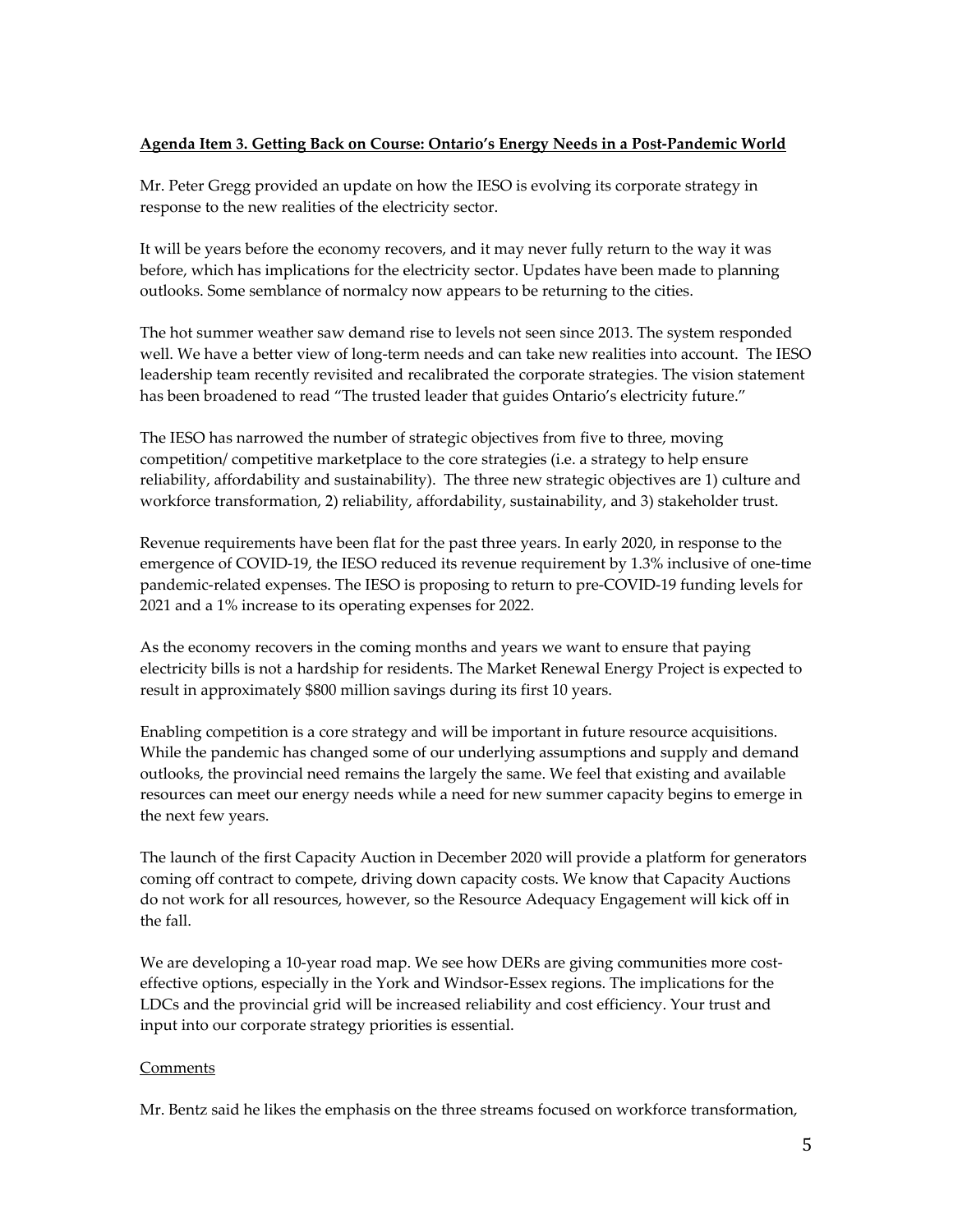reliability, and stakeholder trust. He asked how the success of each stream would be defined in five years. Furthermore, he asked what the Ontario energy market would look like in five years in terms of how power is contracted and by what market mechanisms. Mr. Gregg said the interactions among the three streams are the key: for example, reliability balancing with affordability. Workforce transformation will mean better employee engagement with a greater sense of urgency, decisions being made at appropriate levels, and being nimble to adapt to change. The same nimbleness and sense of urgency also apply to stakeholder trust during a period of change. Not everyone will be happy with IESO decisions, and it is important that stakeholders understand the reasons behind the decisions. Five years out, there will be successful implementation of the energy streams. Capacity auctions will be picking up resources and offering shorter-term, affordable contracts. There will be new acquisition tools for capacity and more will be known about how to pick up the DERs and how the IESO will interact with LDCs.

Ms. Giannetta said she welcomes resource adequacy consultations, the outcomes of which will provide clarity on mechanisms. Wind and solar generators will be part of the consultations. She is excited to see how co-located storage will be factored into the consultations. The United States and Alberta have been successful in integrating co-located projects. The 10-year roadmap is very long, and a five-year outlook would be more appropriate.

Mr. Butters asked if there is a plan to provide an inventory of DERs in terms of what they are and where they are located. Mr. Gregg said there have been discussions about this that bleed into the resource adequacy discussion in late August.

Ms. Malini Giridhar asked what is the best venue to understand the role of power-to-gas. Mr. Gregg replied that this might fit with a resource adequacy consultation. Mr. Young said he would be happy to discuss a secondary venue at a later time.

Mr. Nicolas Bossé supported Mr. Butters' comment of the need for robust trading and associated benefits provided to ratepayers and in maintaining reliability. He recommended that the IESO strive to take a holistic approach to market evolution. Mr. Gregg agreed that a holistic approach would be taken during the next 10 years.

#### Comments from the Public

Mr. Paul Luukkonen, Customized Energy Solutions asked if frequency and regulation services would be part of the resource adequacy engagement. Mr. Kula replied that about six facilities provide regulation service and there are 250-300 MW of regulation capacity. The market rules require that 100 MW of frequency regulation be scheduled on an hourly basis. Going forward, there might be an additional 20-30 MW required. This may be procured with an RFP or from existing suppliers. The resource adequacy engagement does not touch on that. A variety of procurements for storage have delivered frequency regulation service and they are effective.

Ms. Judy Smith, County of Northumberland asked how GHG and climate change fit into the strategy and into conversations with the provincial government. Mr. Gregg said the balance of interests is a consideration for the IESO. During the nuclear refurbishment period, GHG emissions will likely go up if temporarily replaced by gas. The electricity system has been largely decarbonized during the past 10 years.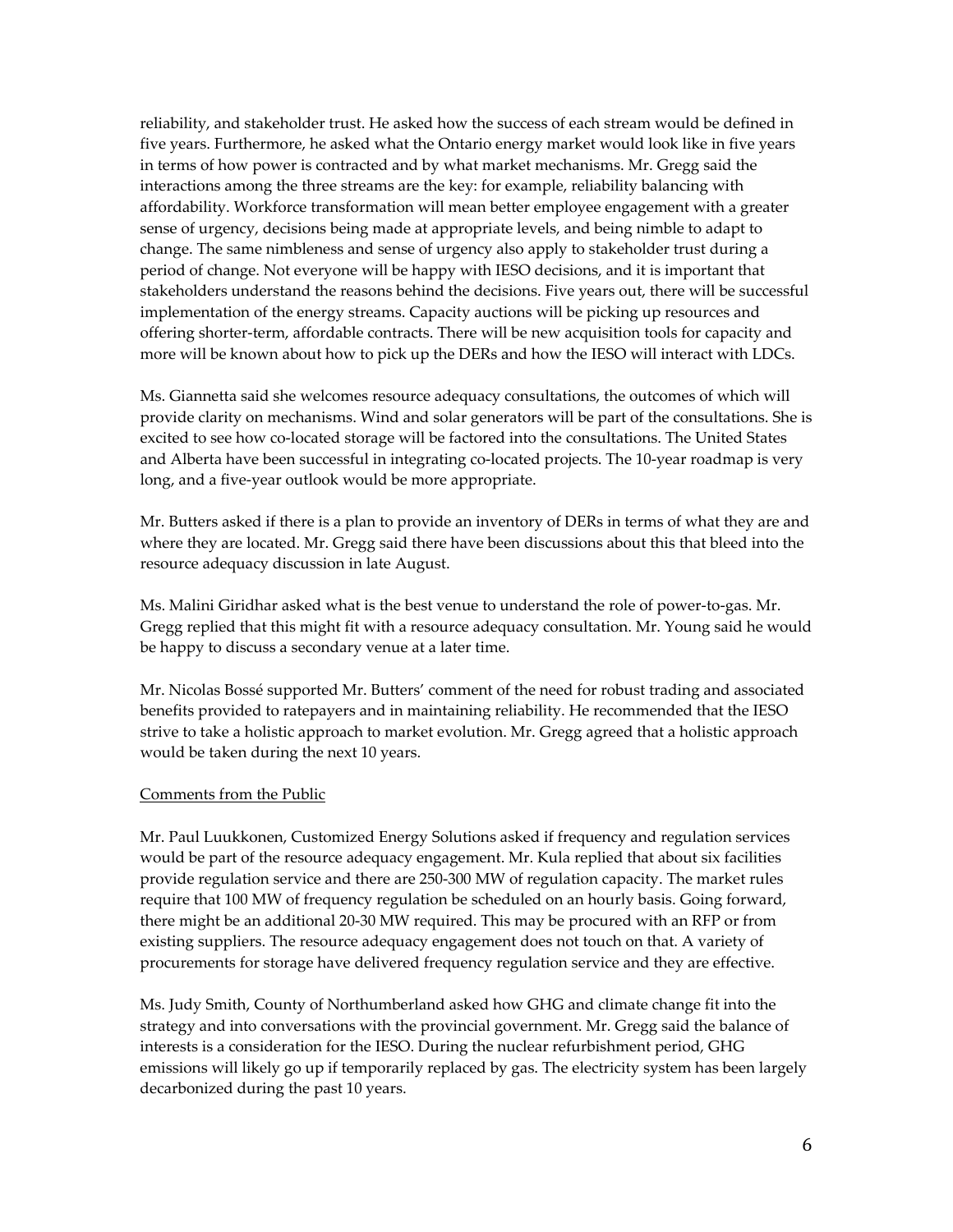# **Agenda Item 4. Panel Presentation: The Next 12 Months**

#### **Ms. Barbara Anderson: Business Planning**

Due to the environmental and economic realities of COVID-19, the IESO paused to revisit its new strategy. The IESO is focused on its three strategic objectives and five core strategies that will enable these objectives to be met. There will be 10 broad categories of focus on during the next five years, and priorities will shift as time goes on.

There are 14 different risk events that have been identified that could derail the strategic objectives. Finally, performance measurement will shift from an internal IESO view to a system view to ensure that problems are solved together.

Historically, the IESO has submitted a three-year business plans annually. Starting in the 2020- 2022 timeframe, a three-year business plan will be submitted every three years.

In response to COVID-19 impacts, the revenue requirement has been reduced by 1.3%. The IESO proposes a return to pre-COVID funding levels for 2021, consistent with 2017-2019 levels. As well, a 1% increase for 2022 is being proposed.

## **Mr. Leonard Kula: Forecasting and Meeting Future Needs**

A few years ago, organizational changes were made internally to concentrate resources, and one of these changes was to concentrate on demand forecasting at the IESO. As a result, a centre of excellence has been created and it has come in handy this year. Electricity demand decreased significantly from March through May, and then flipped in late May. Without the activation of demand response the province would have exceeded demand on July 9. The IESO forecasting team has been outstanding. The Interim Annual Planning Outlook has been implemented to keep the sector informed.

Among the IESO's five core strategies, ensuring cost-effective system reliability and enabling competition are highly integrated. The Market Renewal Energy Project will enhance system reliability in a more cost-effective manor. The IESO continues to keep an eye on neighbouring systems as power flows change significantly. The effectiveness of the transmission system is being increased. Over the long term, the IESO will continue to enhance forecasting and modeling tools. There is value in bulk and regional planning, and the IESO will strive to ensure they work together effectively. Reliability standards, some of which speak to how resource adequacy is assessed, will continue to be reviewed. From the standpoint of enabling competition, resource adequacy engagement is key. Market Renewal Energy Project will assist in enabling broad capacity participation and ensuring delivery.

#### **Mr. Terry Young: Innovation, Conservation, and Engagement**

In the two years since Mr. Gregg created the Innovation Research and Development Group, projects were undertaken to meet Ontario's growing needs, particularly in the Windsor-Essex and York Regions. In the Kingsville-Leamington area alone, growth is anticipated to triple by 2026. This demand is being met through opportunities being identified for efficiency and innovation, along with the arrival of a new transmission line. The IESO has offered a retrofit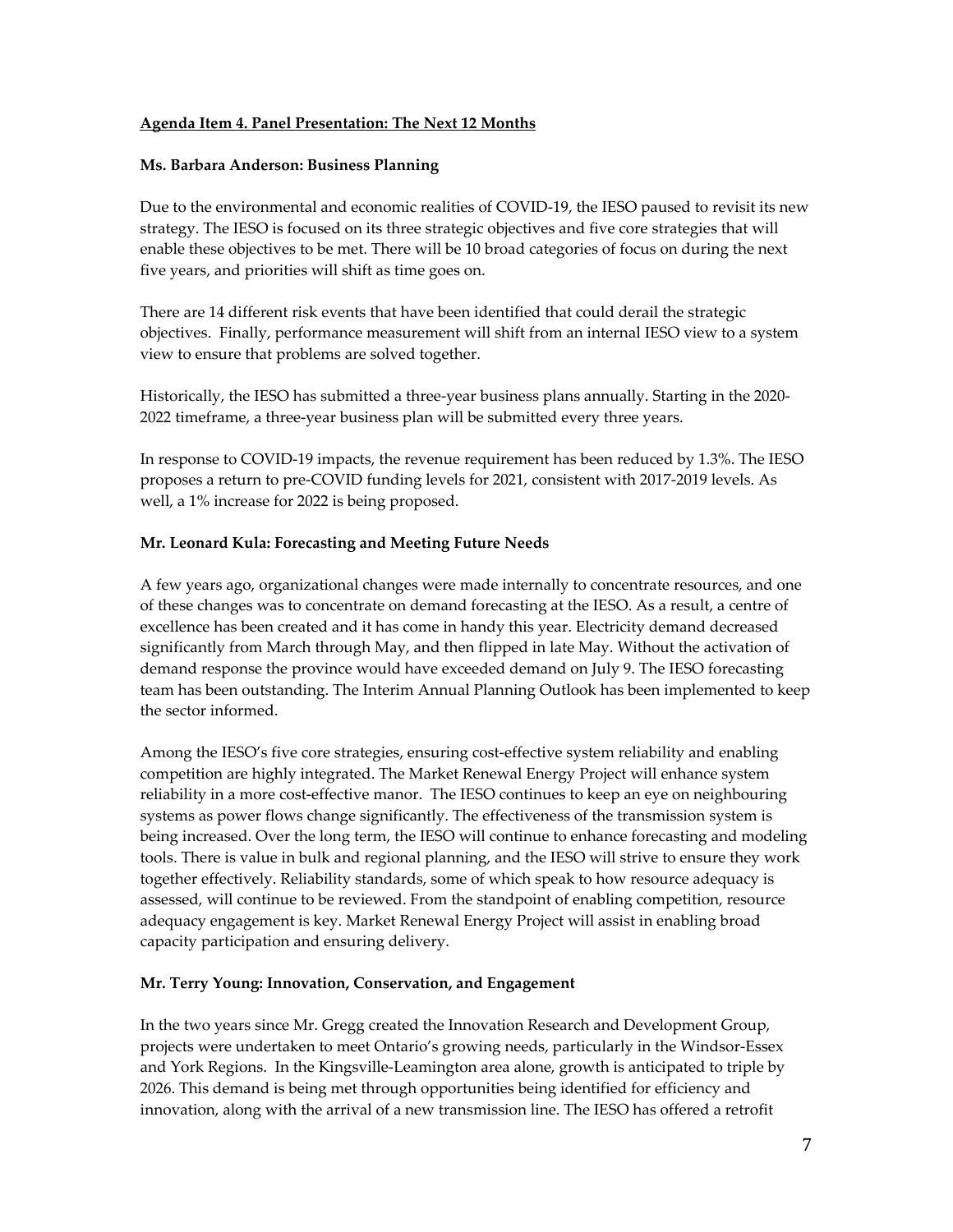incentive to help customers reduce their energy use, and 22 agricultural organizations are participating in demand-reducing projects through the Grid Innovation Fund.

The Non-Wires Alternatives Demonstration Project in York Region will test how the local market can work alongside the provincial market to address local increases in electricity demand. The Project is funded through the Grid Innovation Fund with support from Enercan and Natural Resources Canada, and is being delivered by Alectra Utilities.

Overall, applications to the Grid Innovation Fund have doubled since last year and the sector will be kept aware of the successes and lessons learned from the projects.

The IESO is gearing up for its first hybrid storage field experiments in the wholesale market.

With respect to conservation, the post 2020 framework is posted on the environmental registry. The deadline for comments is August 22. The next mid-term review will focus on vulnerable customers and communities and the framework will evolve over time to address challenges and drive costs down.

The IESO has addressed the timing of engagement meetings and stakeholder fatigue. Achieving a better understanding of the links between the initiatives will allow us to connect the dots.

#### **Comments**

Mr. Bentz said the Non-Wires Alternatives Demonstration Project could potentially give a system operator a full line of sight up to the meter and beyond, enhancing operability and allowing for the efficient use of resources. Proliferation is happening downstream, and, to Mr. Butters' point, the IESO should consider creating an inventory of DERs. Software standards for communication and dispatch will also need to be addressed.

Mr. Butters said he agrees with the shift to the longer business-planning horizon with annual checks built in. He asked for clarity on a corporate performance metric that speaks to the number of forced outages for resources above 250 MW and the length of time they are out of service. This is an asset owner issue. Ms. Anderson said working with market participants is an important role of the IESO. Mr. Kula said the IESO seeks a broader view of reliability and visibility.

Ms. Giannetta questioned why there is a metric stating, "Total GHG emissions no more than 10% above forecast in each year" as a five-year target. Instead, she asked if the IESO would manage or quash the emission increases. Mr. Kula replied that the sector is in an uncertain environment. Availability of resources and the electricity demand are uncertain, which is why the metric is there. Ms. Anderson said once a baseline is established, some of the metrics will evolve over time.

Mr. Bentz added that if the corporate performance measures were stretch goals, how would stakeholders know? Some assurance would promote credibility of the measures.

Mr. Hogan said with respect to the adequacy and energy outlook, is there increased risk due to the pandemic? Mr. Kula said as contracts expire, it is important to assure that there is a mechanism in place to reaquire resources in order to meet adequacy targets.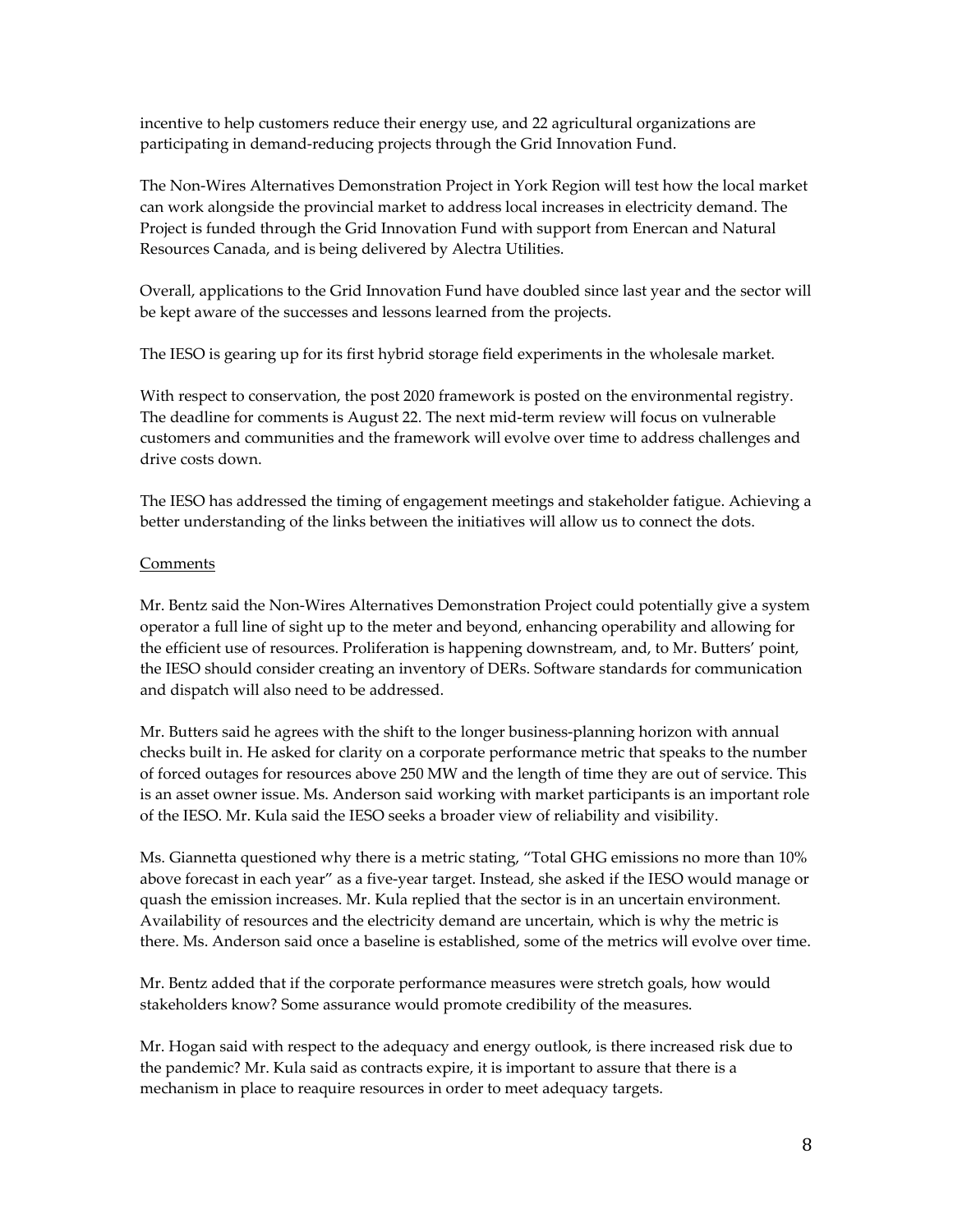Mr. Butters said assurance of return on capital is important and the sector needs to get a handle on this. He noted also that Ontario has a very low level of carbon emissions and most of the gas assets are very efficient. They play a big role in system reliability.

Mr. Norris asked whether the Corporate Indigenous Policy needs to be specifically acknowledged under the stakeholder trust theme, and whether it should appear as a corporate metric. Mr. Young invited stakeholders to share their input on the Indigenous policy. Feedback will be reported at a future SAC meeting.

Mr. James Scongack said it is key to advocate not just for the performance of assets, but for the people managing them. The pandemic has taught that investment is required in lower probability, high consequence items. To Mr. Butters' point, he said Ontario is a decarbonized province. Ontario's current gas fleet is not currently subject to federal carbon pricing. In the next 10 years, it will be important to look at the sensitivity of carbon pricing to our system. The gas fleet will not remain exempt for long.

Mr. Butters said the output-based pricing system under the *Greenhouse Gas Pollution Pricing Act* does apply to Ontario generators. Generators have been paying that carbon tax to the Canada Revenue Agency since July 2019 and it is a substantial amount of money. He suggested the point be taken away for later discussion.

Mr. Schembri commended the IESO for its focus on cost control. He asked if the IESO would provide forecasts on GHG emissions per MW-hour during the next five-to-10 years. Mr. Chuck Farmer replied that the IESO makes estimates over 20 years based on the nature of the fleet. Estimates are not made per MW-hour, but it would be easy to do.

# Comment from the Public

Mr. David Katz asked how the Conservation and Demand Management programs of gas and electric utilities could be brought together to provide a holistic approach to both carbon reduction and the application of new building automation. Mr. Young said the IESO recognizes that there is one customer and acknowledged the point. Ms. Giridhar added that she looks forward to collaborating on a holistic approach.

# **Agenda Item 5. Input Item: Resource Adequacy Engagement**

Mr. Chuck Farmer presented feedback on the proposed approach for re-launching the Resource Adequacy stakeholder engagement, including a high-level overview of the draft acquisition tools.

The IESO is committed to the use of competitive mechanisms when acquiring resources to ensure cost-effective reliability and to maximize competition. A significant part of the fleet is regulated or under long-term contract to about 2060. The mid- and near-term focus is on the use of existing and available resources. In the mid-term, there are opportunities for competitive processes that can be used to commit and re-commit resources, and those should have more lead time and a longer commitment period. In the near-term, the Capacity Auction offers the best flexibility: working with an eight-to 12-month lead time is effective. Engagement will commence in the fall. The target for delivering a strategy will be Q1 of 2021, after which the mechanisms will be developed.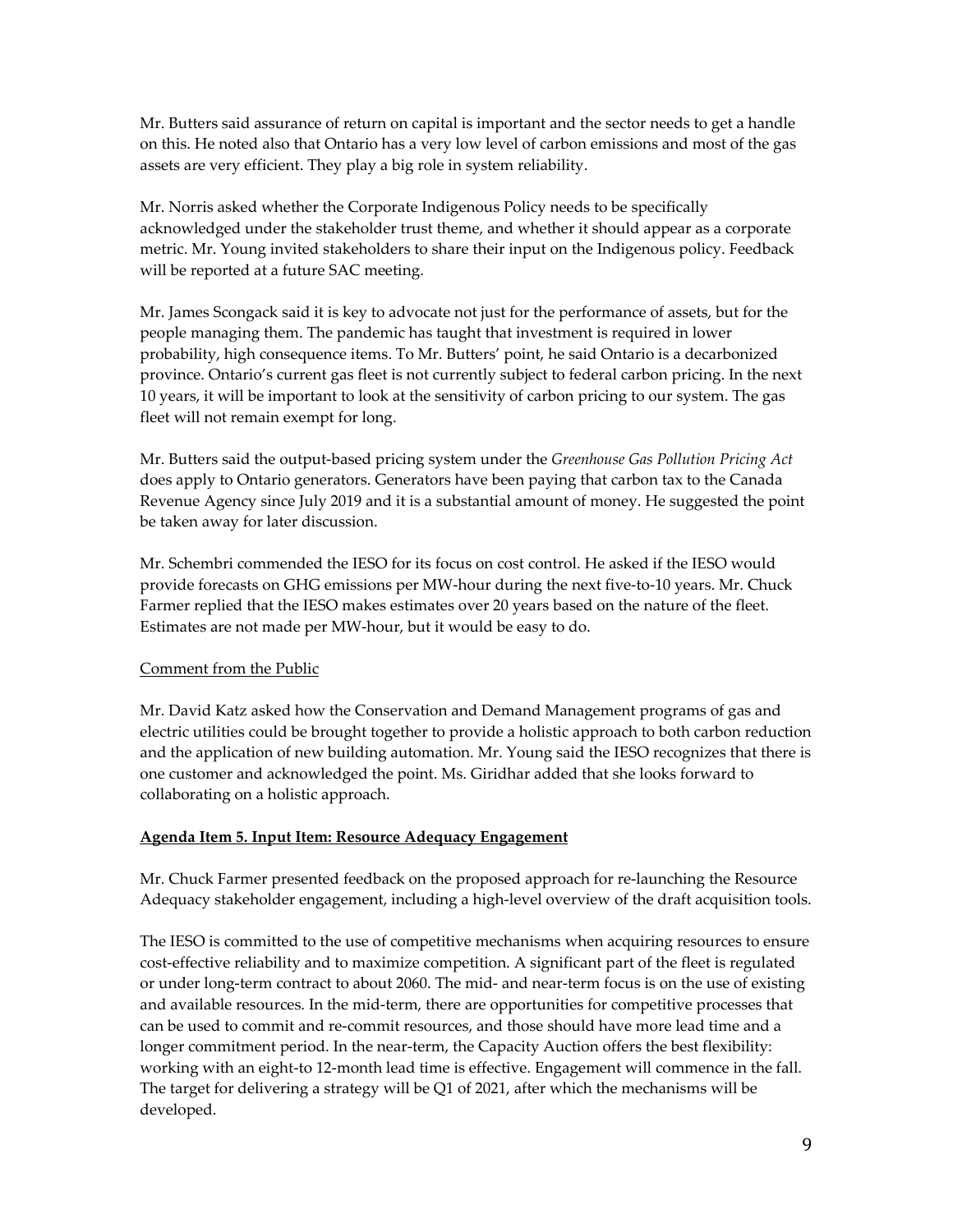Ms. Giannetta said the plans are exciting. She recommended that the IESO put forward a framework for engaging on the details.

Mr. Bossé said resource adequacy comes down to right capacity, right time, and right location. The plan is promising; however the IESO is not always proactive. He looks forward to more discussion. Mr. Farmer acknowledged the importance of right capacity, right time, and right location in the planning outlooks.

Mr. Norris said he looks forward to participating in the resource adequacy engagements. With respect to mid-term procurement options for resources of a certain size, he asked for clarity on size. Mr. Farmer said the plan has moved away from a specific size requirement. Mr. Norris noted that there is a suite of resources that provide resource adequacy now that are not market participants. He hopes the conversation will include how to acquire or re-acquire resources regardless of whether they are market participants. Mr. Farmer said the goal is to be inclusive, not restrictive. Mr. Norris noted that 125 small hydro facilities have been producing electricity for decades and what happens to them after contract expiry will present a challenge. Ms. Giannetta said Mr. Norris's point speaks to why a framework is required at the outset of the engagement. Mr. Farmer said a draft framework would be provided.

Mr. Butters asked if the Capacity Auction is to be the only mechanism for procuring capacity going forward. Mr. Farmer replied that the Capacity Auction is the main tool for buying capacity in the next few years while the resource adequacy discussion is competed and while the needs going forward become clearer. It is not the only mechanism, but it will be the primary one.

Mr. Butters said thousands of MWs of gas-fired generators will come off contract during the next five years and clarity as to what will happen to them would be helpful. Mr. Farmer said the IESO would want to provide that clarity when the draft framework is introduced.

# **Agenda Item 6. Summer Operations Review**

Mr. David Robitaille provided an overview of how the system was managed through the prolonged July heat wave. The IESO team held fast to three priorities that apply to managing in any crisis: stay safe, stay reliable, and stay coordinated. Staying interconnected is critical for liability as it allows the system to absorb shock. The team worked closely with Hydro One to ensure as many critical elements in service as possible. The IESO coordinated with sector participants in the province and with the interconnection that extends to the California ISO. Successful operation is a joint effort; no one entity can do it alone. The team prepared for extremely low demand, preparation that resulted in significant surplus baseload generation to be managed with sector participants over a four-month period. The team was able to navigate potential staff absenteeism as well as coordinated operating plans that addressed surplus conditions in early June, turning into tight conditions in early July.

The heat wave began on the last day of June and lasted through the Canada Day weekend. By July 6 it was clear that an Extreme Conditions Alert had to be issued for the remainder of the week. Extreme Conditions Alerts are normally issued during ice storms, tornadoes, and extreme hot/cold spells; other ISOs and interconnected neighbours do this as well. Ontario was able to import power from Quebec without issue, continued to exported to Michigan, and imported a bit